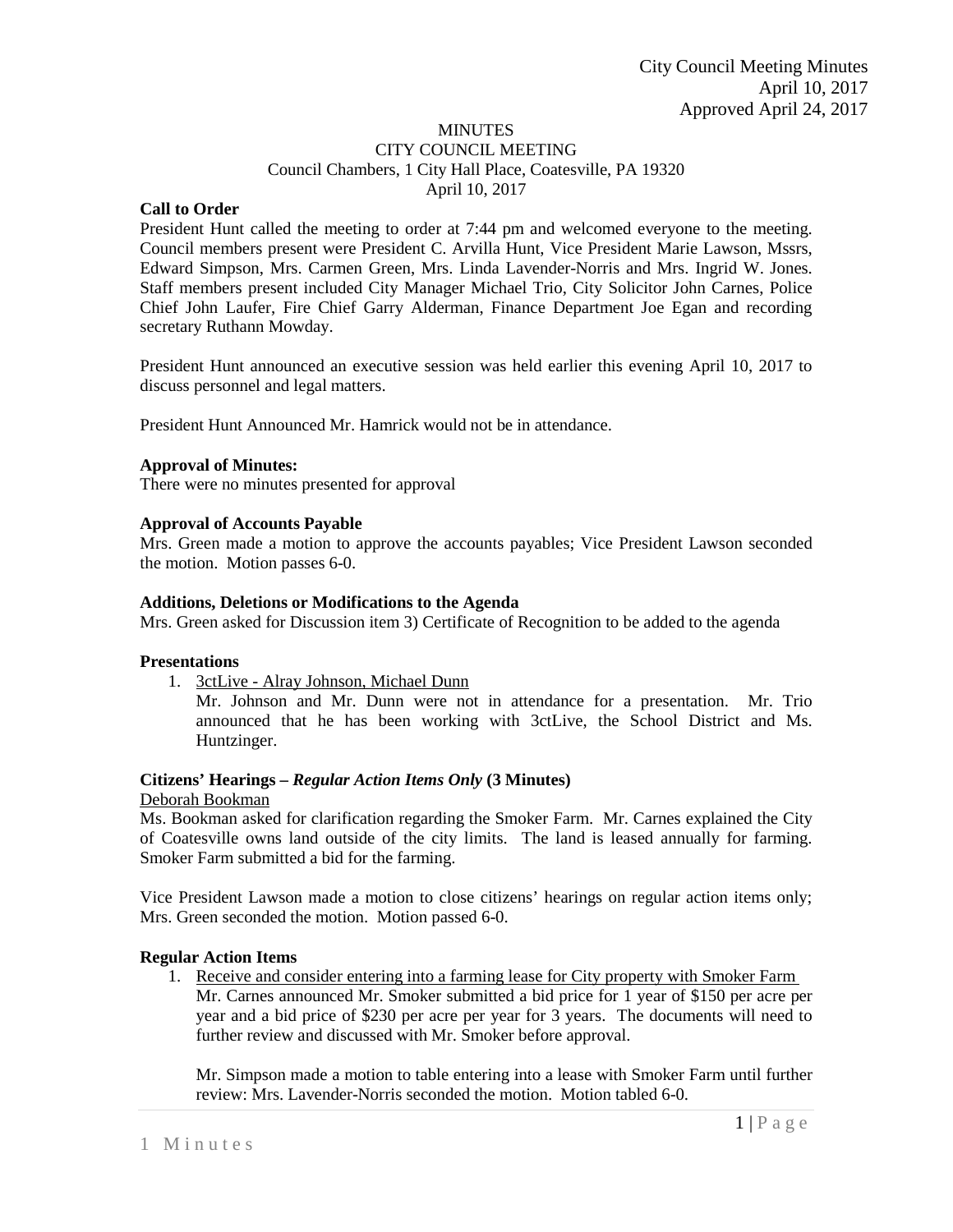2. Receive and consider second reading and adoption an Ordinance authorizing the City of Coatesville (the City) to enter into a "bank Qualified lease agreement for purpose of acquiring 4 police vehicles (two (2) 2017 Ford Interceptor and two (2) 2017 Ford Explorers) pursuant to COSTAR contracts and incurring lease obligations (not in excess of \$140,221.42) for the police vehicles) to be evidenced by lease purchase agreements with the bank (the "Lessor") to which the City will pay to lessor the rental payments for the purposes of providing the said equipment for the City; authorizing the execution and delivery of such lease purchase agreements; setting forth the amounts of rental payments to be made thereunder and covenanting to pay such amounts from current revenues, subject to annual appropriation; authorizing and directing the taking of necessary or appropriate actions including execution and delivery of requisite documents in connection with the lease purchase agreements; and taking related actions.

Mrs. Jones made a motion to approve second reading and adoption an Ordinance authorizing the City of Coatesville (the City) to enter into a "bank Qualified lease agreement for purpose of acquiring 4 police vehicles (two (2) 2017 Ford Interceptor and two (2) 2017 Ford Explorers) pursuant to COSTAR contracts and incurring lease obligations (not in excess of \$140,221.42) for the police vehicles) to be evidenced by lease purchase agreements with the bank (the "Lessor") to which the City will pay to lessor the rental payments for the purposes of providing the said equipment for the City; authorizing the execution and delivery of such lease purchase agreements; setting forth the amounts of rental payments to be made thereunder and covenanting to pay such amounts from current revenues, subject to annual appropriation; authorizing and directing the taking of necessary or appropriate actions including execution and delivery of requisite documents in connection with the lease purchase agreements; and taking related actions.; Vice President Lawson seconded the motion. Motion passed 6-0.

3. Receive and consider anti-discrimination Ordinance

Mr. Carnes explained the Ordinance as written (following several townships) would cost money. The Ordinance needs to be further reviewed and discussed by Council regarding their expectations. A Human Resources Commission needs to be prepared and positions filled.

Vice President Lawson made a motion to table the anti-discrimination Ordinance for further review: Mrs. Green seconded the motion. Motion tabled 6-0.

4. Receive and consider granting Coatesville Little League used of the field at Patton Park Vice President Lawson announced Coatesville Little League will be moving back to the West End. The Public Works Department will be taking the baseball equipment from Ash Park and put it in Patton Park.

Mr. Gorham explained the league will provide a porta potty, drag the field and take care of the safety equipment. The league has insurance.

Mrs. Lavender-Norris made a motion to approve Coatesville Little League use of the field at Patton Park; Vice President Lawson seconded the motion. Motion passed 6-0.

5. Receive and consider Brandywine Health sign permit Application for 13 banners hung spaced evenly along Lincoln Highway beginning at Strode Avenue to  $13<sup>th</sup>$  Avenue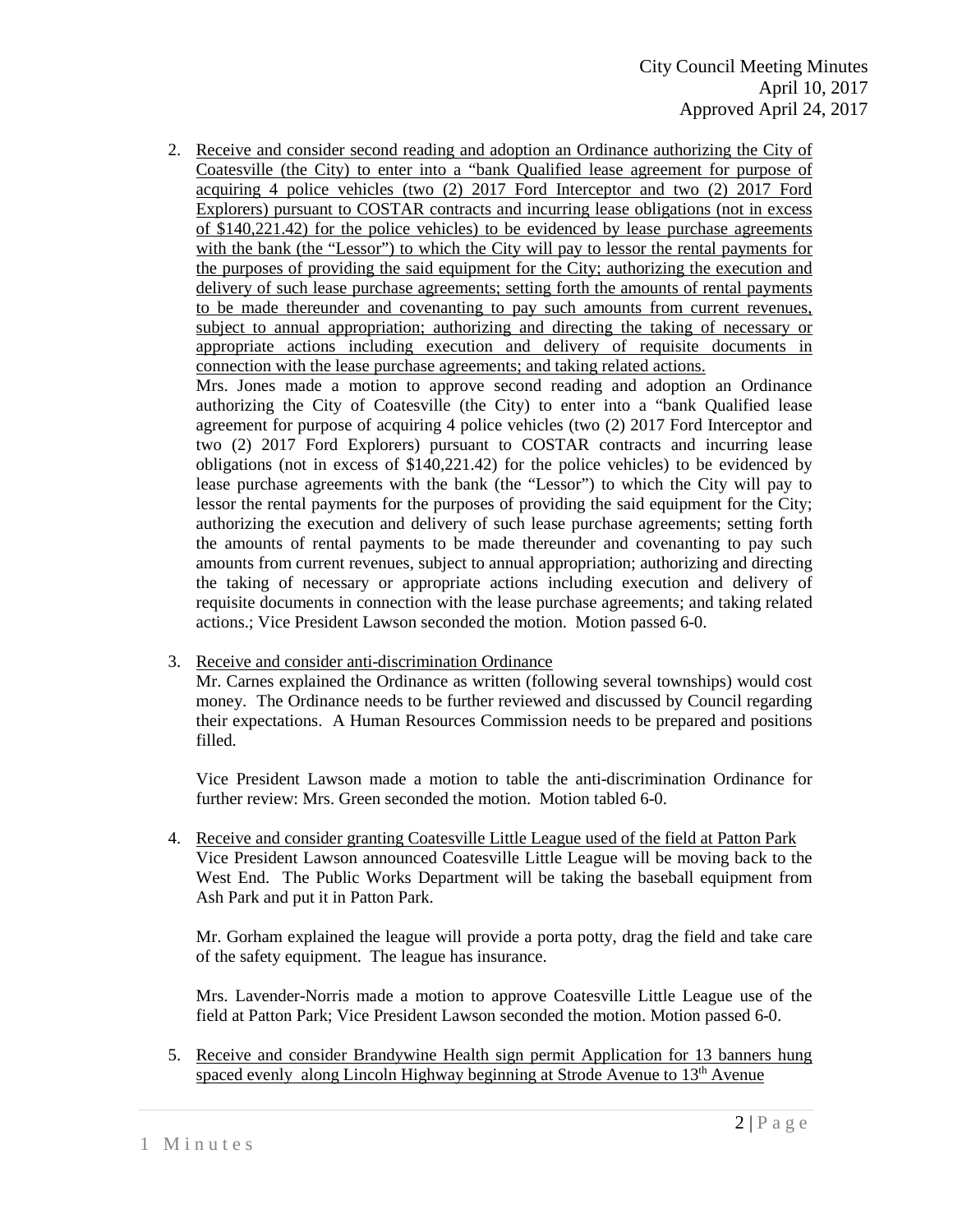Mrs. Lavender-Norris made a motion to approve the Brandywine Health sign permit application for 13 banners hung spaced evenly along Lincoln Highway beginning at Strode Avenue to  $13<sup>th</sup>$  Avenue; Vice President Lawson seconded the motion. Motion passed 6-0.

# **Discussion Item**

1. Meeting Minutes

There were no minutes to discuss.

2. Welcome Packets

Vice President Lawson suggested bringing back "Welcome Packets" for new residents, homeowners, renters in the City.

# **Solicitors Report**

Mr. Carnes announced:

- Subdivision Plan in Valley Township will be presented before the Planning Commission on April 22, 2017
- The City solicitor has been monitor and assisting with the development of the DEPG project
- Advertised and prepared for consideration by City Council as Second Reading an Ordinance approving Lease/Purchase Financing through M&T Bank for four police cars
- Reviewed and prepared public trash bid documents and advertised for bidding with responses due by May 5, 2017
- Reviewed various draft contracts and agreements and assisted with various miscellaneous matters involving litigation and enforcement and has assisted the City in its interpretation of codes, rules and regulations.

# **City Manager's Report**

Mr. Trio announced:

- The City hosted the first Chester County "WALK WORKS" on Thursday, April 6<sup>th</sup>. Although the days walk was rained out, a ceremony was held at City Hall to complete the kickoff! Commissioner Ferrell and City Council President Hunt and Council Member Mrs. Jones welcomed the participants. Citizens are urged to join us AND help spread the word in the Coatesville area to encourage participation in Chester County's challenge to walk 1 billion steps in 2017!
- Continue to follow upon developer inquiries and RFI's with Sonia Huntzinger
- Meeting with CASD and 3ctv relative to public access TV. Coordinating with 3ctv and Mr. Carnes reviewing franchise agreements with Comcast and Verizon to coordinate/complementary programming.
- 360 Building permits (including 186 rental permits) were issued in January resulting in \$29,026 of permit fees.
- Mr. Mulderig continues to address quality of life issues.
- Nick Saites, Public Works, preparing a list of material and equipment required for work.
- Civil Service Commission and testing is ongoing

# **Citizens' Hearings –** *Non-Agenda Items Only* **(3 Minutes)**

# Sonia Huntzinger

Ms. Huntzinger announced the Growing Greater Public Meeting on April 20, 2017 at the Senior Center and the City Wide Clean up on Earth Day, April 22, 2017 meeting at City Hall 8 am.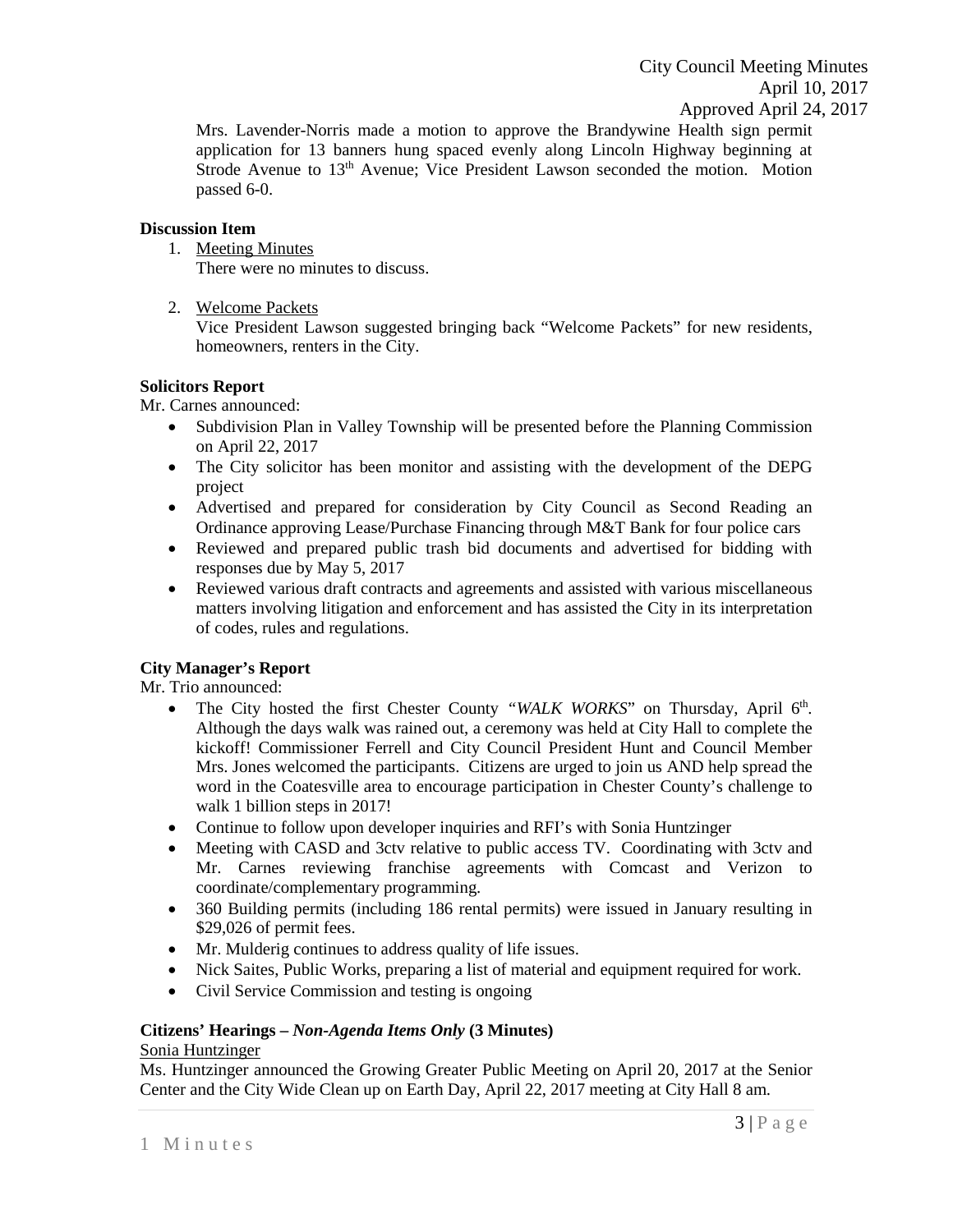# Claude Bailey – President Elite Riders, M/C club

Mr. Bailey questioned the signs posted on the building where their establishment is. He asked if the club can remove the signs or if the City will. Mr. Trio explained the signs were posted on both properties by mistake and the City will remove the signs from the one. The property is not zoned for two establishments. Mr. Bailey explained the Club does positive things in the City.

### Joel Moreno – Thunderguard Puerto Rico Coatesville M/C Club

Mr. Moreno stated he understands and will apply for the zoning permits for the area they will be leasing. The club is trying to go thru the proper channels and put a good face on the motorcycle club. We do a lot for our community.

### Bashera Grove

Ms. Grove received a letter from Portnoff for her solid waste. The original bills were being sent to the wrong address. Is willing to pay bill but not the additional legal fees. Mr. Egan stated the administration is meeting with Portnoff.

### Anthony Harkins

Mr. Harkins presented Trustees, Tyrone Harley, Art Griffin and Quicy Teel.

Mr. Harley explained that at 117 & 119 East Lincoln highway, they do not tolerate or permit illegal activity. The entity before was removed due to their activities.

### Diane Brownfield

Ms. Brownfield announced Mr. Assetto and Mr. Panik have resigned from the Historical Commission. Mr. Osborn has submitted his application to be on the commission. Council asked Ms. Brownfield to have the members to submit their resignations.

#### Fran Scamuffa

Ms. Scamuffa stated while talking to residents she received several complaints about trash on New Street. She asked for more police presence in the West End.

# Vanessa Corbett

Ms. Corbett questioned her bill from Portnoff foe her solid waste fees. Mr. Egan stated the administration is meeting with Portnoff to discuss the bills. Ms. Corbett stated it is not fair for people to be able to park in her handicap spot. Council explained handicap spots are not designated to one person, anyone with a handicap sign can park there.

#### Andrew Vilchek

Mr. Vilchek voiced his concerns on the snow removal on Chester Avenue where he lives. He cleaned his driveway and was plowed back in. On Walnut Street and Palmer Alley, The road is only cleared once, suppose emergency vehicles need to come down the road. Mrs. Green asked him to contact her.

Mrs. Green made a motion to close citizens; hearings on non-agenda items; Mrs. Lavender-Norris seconded the motion. Motion passed 6-0.

# **Special Events**

1. Ebenezer Full Gospel Baptist Church for "Good Friday Service & Food Giveaway" on April 14, 2017 from 9 am to 3 pm at Gateway Park